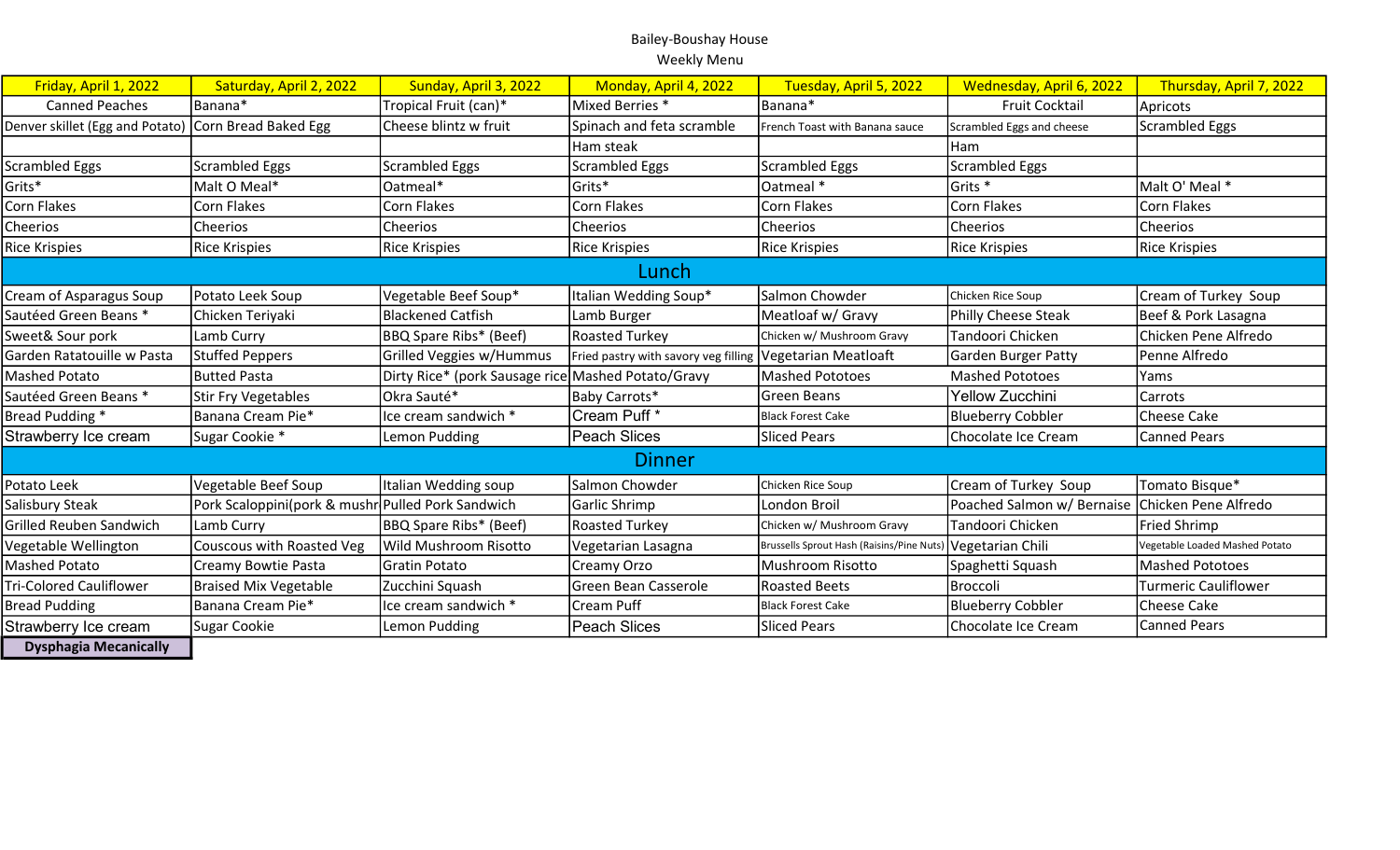| Friday, April 8, 2022        | Saturday, April 9, 2022              | Sunday, April 10, 2022      | Monday, April 11, 2022                 | Tuesday, April 12, 2022              | Wednesday, April 13, 2022       | Thursday, April 14, 2022    |
|------------------------------|--------------------------------------|-----------------------------|----------------------------------------|--------------------------------------|---------------------------------|-----------------------------|
| Banana*                      | Fresh Melon *                        | Canned Pears*               | Canned Peaches*                        | Banana*                              | Tropical Fruit (can)*           | <b>Canned Apricots</b>      |
| Frittata                     | <b>Scrambled Eggs</b>                | <b>Blueberry Pancake</b>    | Quiche Lorraine                        | Scrambled Eggs with Cheese           | <b>Scrambled Eggs</b>           | <b>Scrambled Eggs</b>       |
| Scrambled Eggs               |                                      | <b>Scrambled Eggs</b>       | <b>Scrambled Eggs</b>                  | <b>Scrambled Eggs</b>                |                                 |                             |
| Oatmeal*                     | Grits*                               | Oatmeal*                    | Cream Of Wheat*                        | Oatmeal*                             | Malt O Meal*                    | Oatmeal*                    |
| Corn Flakes                  | Corn Flakes                          | Corn Flakes                 | Corn Flakes                            | Corn Flakes                          | <b>Corn Flakes</b>              | Corn Flakes                 |
| Cheerios                     | Cheerios                             | Cheerios                    | Cheerios                               | Cheerios                             | Cheerios                        | Cheerios                    |
| <b>Rice Krispies</b>         | <b>Rice Krispies</b>                 | <b>Rice Krispies</b>        | <b>Rice Krispies</b>                   | <b>Rice Krispies</b>                 | <b>Rice Krispies</b>            | <b>Rice Krispies</b>        |
|                              |                                      |                             | Lunch                                  |                                      |                                 |                             |
| Salmon Chowder*              | Tomato Soup*                         | Turkey Vegetable*           | Ham and split pea*                     | Chicken Tortilla Soup                | <b>Roasted Cauliflower Soup</b> | Chicken Gumbo Soup          |
|                              |                                      |                             |                                        |                                      |                                 |                             |
| Salisbury Steak w/Gravy*     | Ham Salad                            | Meatballs w/Marinara Sauce  | Lemon Butter Baked Salmon <sup>*</sup> | Gyro Salad w/tzatziki Sauce          | Turkey Pot Pie                  | Pork Loin w/Gravy           |
| <b>Cuban Pork Salad</b>      | Chicken Cacciatori (Chix& Tomato)*   | Lamb Stew                   | Jamaican Style Chicken                 | Grilled Pork Tenderloin w/Pork Gravy | <b>Beef Chili</b>               | Cheesy Beef                 |
| Egg Salad                    | <b>Baked Penne &amp; White Sauce</b> | Vegetable/chickpea sauté    | Egg and Cheese Casserole               | Macaroni and Cheese                  | Vegetarian Casserole            | Garden Burger Patty w/Gravy |
| Egg Noodle*                  | Penne Pasta w/White Sauce            | Spaghetti*                  | Creamy Orzo                            | <b>Mashed Potatoes</b>               |                                 | Pappardelle (pasta)         |
| Steamed Mix Vegetable*       | Winter Squash Blend*                 | Steamed Broccoli*           | Carrots                                | Sautéed Green Beans                  | <b>Baby Carrots</b>             | <b>Baked Yams</b>           |
| <b>Bostom Cream Pie</b>      | Devil's Food Cake Slurry             | <b>Sugar Cookie Slurry</b>  | Peach Crumble a'la Mode                | Jello Cake Slurry                    | Chocolate Chip Cookie Slurry    | Apple Strudel Slurry        |
| Rainbow Sorbet               | Jell-O                               | <b>Canned Pears</b>         | Vanilla Ice Cream                      | Pears                                | <b>Sliced Peaches</b>           | <b>Apricot Halves</b>       |
|                              |                                      |                             | <b>Dinner</b>                          |                                      |                                 |                             |
| <b>Tomato Soup</b>           | <b>Turkey Noodle Soup</b>            | Ham and Split Pea           | Chicken Tortilla Soup                  | <b>Roasted Cauliflower soup</b>      | Chicken Gumbo Soup              | Coconut Chicken Thai        |
| Chicken Tenders w/Gravy      | Shrimp and Chicken                   | Pork w/Pico de Gallo        | Roast Beef w/Au Jus                    | Almond Chicken w/Chicken Gravy       | <b>Beef Chili</b>               | Smothered BBQ Chicken       |
| <b>Cuban Pork Salad</b>      | Beef Rolls w/Beef Gravy              | Meatballs w/Marinara Sauce  | Lemon Butter Baked Salmon              | Gyro Salad w/Tazhiki Sauce           | Chicken Salad                   | Pork loin w/Gravy           |
| Scrambled Eggs w/Cheese      | <b>Grilled Veggies</b>               | <b>Seasoned Black Beans</b> | Spanish Frittata                       | Wild Mushroom Gnocchi                | Mashed Potatoes w/Veggies       | Vegetarian Lasagna          |
| Mashed Potatoes w/gravy      | <b>Mashed Potatoes</b>               | <b>Black Beans</b>          | Garlic Mashed Potato                   | <b>Buttered Noodles</b>              | Mashed Potatoes w/Gravy         | <b>Baked Beans</b>          |
| Green Beans                  | Carrots                              | Cauliflower & Cheese Sauce  | Turnips                                | Asian Vegetable Medley               | Green Beans                     | Mashed Potatoes w/Gravy     |
| <b>Bostom Cream Pie</b>      | Devil's Food Cake Slurry             | Sugar Cookie Slurry         | Peach Crumble a'la Mode                | Jello Cake Slurry                    | Chocolate Chip Cookie Slurry    | Apple Strudel Slurry        |
| Rainbow Sorbet               | Jell-O                               | <b>Canned Pears</b>         | Vanilla Ice Cream                      | Pears                                | <b>Sliced Peaches</b>           | <b>Apricot Halves</b>       |
| <b>Dysphagia Mecanically</b> |                                      |                             |                                        |                                      |                                 |                             |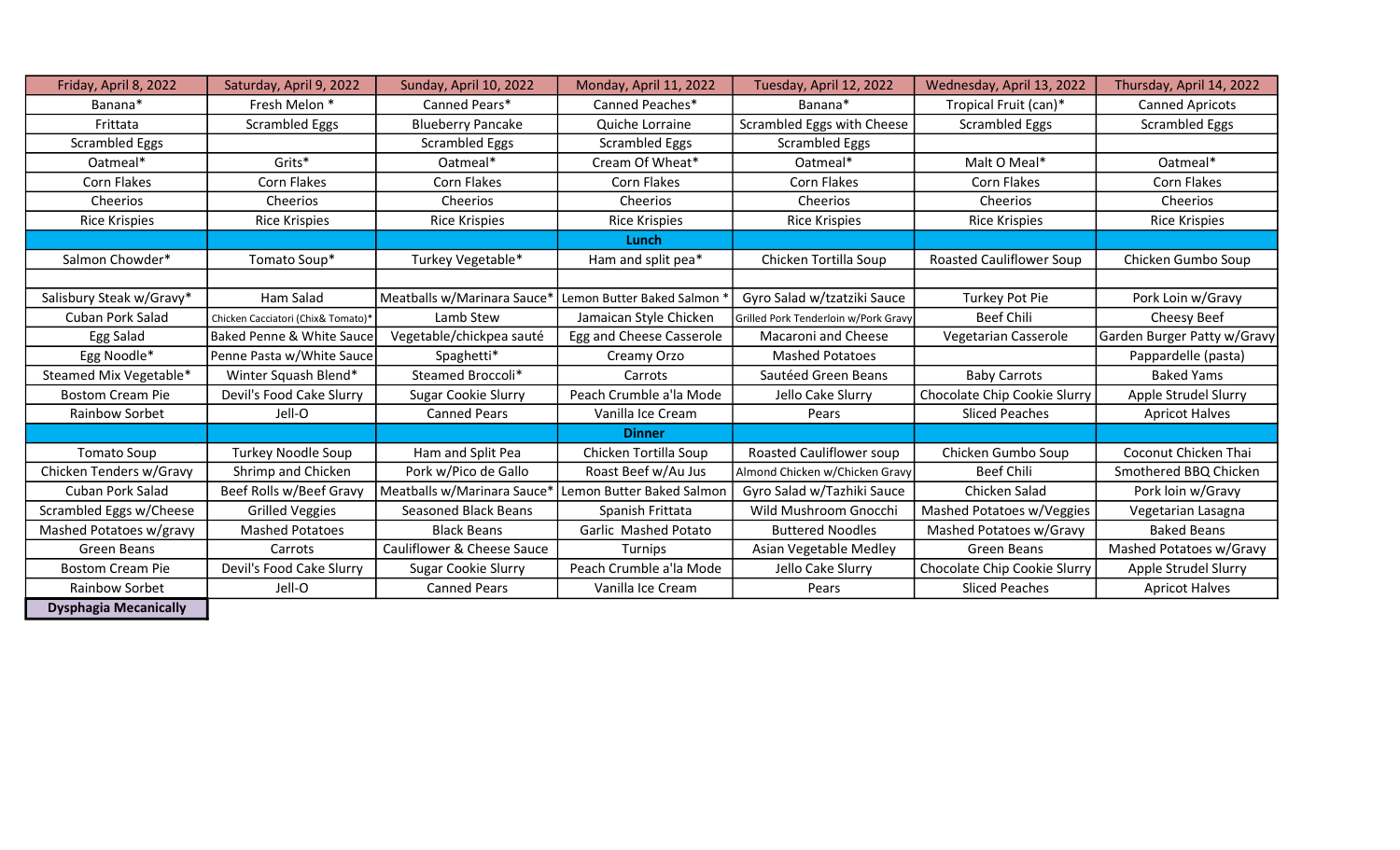## Bailey Boushay House Weekly Menus

| Friday, April 15, 2022             | Saturday, April 16, 2022       | Sunday, April 17, 2022     | Monday, April 18, 2022       | Tuesday, April 19, 2022            | Wednesday, April 20, 2022    | Thursday, April 21, 2022        |
|------------------------------------|--------------------------------|----------------------------|------------------------------|------------------------------------|------------------------------|---------------------------------|
| Banana*                            | Fresh Melon *                  | Canned Pears*              | Canned Peaches*              | Banana*                            | Tropical Fruit (can)*        | <b>Canned Apricots</b>          |
| <b>Scrambled Eggs</b>              | French Toast with Berries      | <b>Scrambled Eggs</b>      | Pancakes w/Hot Syrup         | Scrambled Eggs w/Hollandaise Sauce | <b>Scrambled Eggs</b>        | <b>Scrambled Eggs</b>           |
|                                    | <b>Scrambled Eggs</b>          |                            | <b>Scrambled Eggs</b>        | <b>Scrambled Eggs</b>              |                              | Ham                             |
| Oatmeal *                          | Grits <sup>*</sup>             | Malt O meal *              | Cream of Wheat *             | Oatmeal *                          | Malt O Meal *                | Oatmeal *                       |
| Corn Flakes                        | Corn Flakes                    | Corn Flakes                | Corn Flakes                  | Corn Flakes                        | Corn Flakes                  | Corn Flakes                     |
| Cheerios                           | Cheerios                       | Cheerios                   | Cheerios                     | Cheerios                           | Cheerios                     | Cheerios                        |
| <b>Rice Krispies</b>               | <b>Rice Krispies</b>           | <b>Rice Krispies</b>       | <b>Rice Krispies</b>         | <b>Rice Krispies</b>               | <b>Rice Krispies</b>         | <b>Rice Krispies</b>            |
| <b>Scrambled Eggs</b>              | <b>Scrambled Eggs</b>          | <b>Scrambled Eggs</b>      | <b>Scrambled Eggs</b>        | <b>Scrambled Eggs</b>              | <b>Scrambled Eggs</b>        | <b>Scrambled Eggs</b>           |
|                                    |                                |                            | Lunch                        |                                    |                              |                                 |
| Coconut Chicken Thai               | Tomato Bisque*                 | Butternut squash soup*     | Southwest Chili*             | Cream of Mushroom Soup*            | Potato Chowder               | French onion soup*              |
| Mongolian Beef w/Beef Sauce        | Lemon Baked Cod                | <b>Roasted Cornish Hen</b> | Lemon & Butter Shrimp        | Fried Chicken w/Brown Gravy        | Veal Parmesan *              | Garlic Chicken Breast w/Alfredo |
| Chicken and Chive Dumplings        | Roasted Pork Loin w/Pork Gravy | <b>Baked Egg</b>           | Honey Baked Ham w/Pork Gravy | Beef Lasagna                       | Lemon Baked Cod              | Pork adobo (Mexican)            |
| Ricotta Eggplant Bake              | Cheese enchilada               | Manicotti Florentine       | Tofu Pad Thai                | Cheese Lasagna                     | Pasta Primavera w/ Pesto     | Creamy Pesto Pasta              |
| Pasta Noodles                      | Mashed Potatoes w/Pork Gravy   | <b>Mashed Potaotes</b>     | Sweet Potato                 | Macaroni and Cheese                | <b>Herb Buttered Noodles</b> | Fettuccini w/Alfredo Sauce *    |
| Green Beans                        | California Vegetables*         | Carrots                    | Steamed Broccoli*            | Italian Green Beans                | Assorted Vegetable*          | Zucchini*                       |
| Yellow Cake w/Vanilla Frosting     | <b>Tapioca Pudding</b>         | Upside down Cake           | Fruit Pie                    | <b>Banana Pudding</b>              | Lemon Cake Slurry            | Chocolate Cake Slurry           |
| Vanilla Ice Cream                  | Peach Slices                   | <b>Fruit Cocktail</b>      | Chocolate Chip Cookie Slurry | Apricots                           | Jell-O                       | <b>Rainbow Sorbet</b>           |
|                                    |                                |                            | <b>Dinner</b>                |                                    |                              |                                 |
| Tomato Bisque*                     | <b>Butternut Squash Soup</b>   | Southwest Chili            | Cream of Mushroom            | Chowder                            | French Onion Soup            | Roasted Red Pepper Bisque       |
| Rockfish w/Shrimp                  | Chessy Beef                    | Chicken Mac & Cheese       | Turkey A la king             | <b>Red Beans and Pork</b>          | Beef Pot Roast W/Au Jus      | Steak w/Steak Sauce             |
| <b>Chicken and Chive Dumplings</b> | Roasted Pork Loin w/Pork Gravy | <b>Beef Enchiladas</b>     | Lemon & Butter Shrimp        | Fried Chicken w/Brown Gravy        | Lemon Baked Cod              | Pork adobo (Mexican)            |
| Grilled Vegetables w/Hummus        | Macaroni and Cheese            | Vegetarian Lasagna         | Tofu and vegetables          | <b>Vegetarian Red Beans</b>        | Tofu Stir fry                | Vegetable Curry                 |
| Creamy Orzo                        | Macaroni Noodles               | Egg Noodle                 | Linguini                     | Roasted Red Potato w/Gravy         | Mashed Potatoes w/Gravy      | <b>Refried Beans</b>            |
| <b>Baby Carrots</b>                | Carrots                        | <b>Roasted Dill Carrot</b> | <b>Braised Vegetable</b>     | <b>Roasted Cauliflower</b>         | Carrot, Onion, Celery        | Seasonal Veg                    |
| Yellow Cake w/Vanilla Frosting     | <b>Tapioca Pudding</b>         | <b>Brownie Slurry</b>      | Fruit Pie                    | Banana Pudding                     | Lemon Cake Slurry            | <b>Chocolate Cake Slurry</b>    |
| Vanilla Ice Cream                  | Peach Slices                   | <b>Fruit Cocktail</b>      | Chocolate Chip Cookie Slurry | Apricots                           | Jell-O                       | <b>Rainbow Sorbet</b>           |
| <b>Dysphagia Mecanically</b>       |                                |                            |                              |                                    |                              |                                 |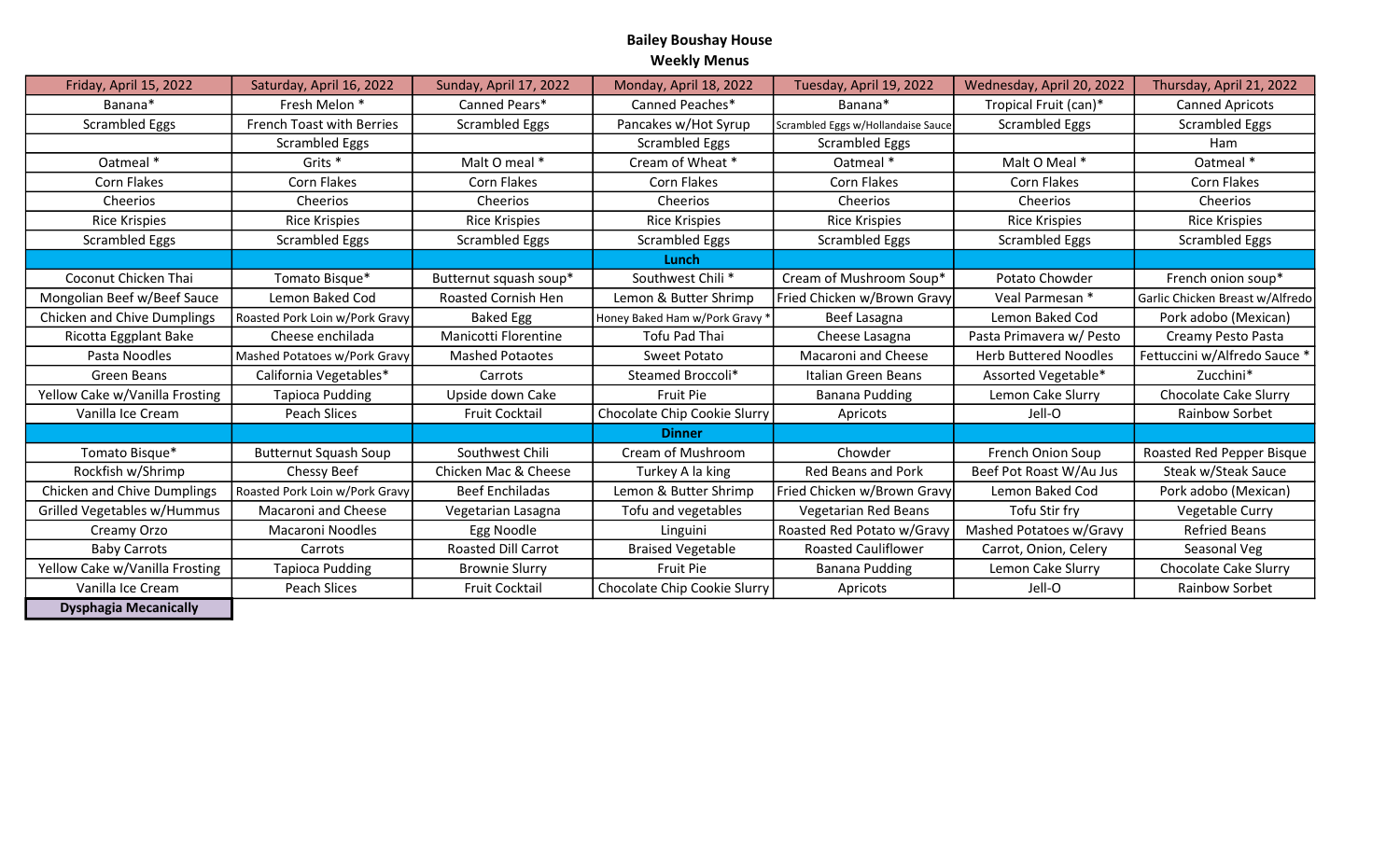| Friday, April 22, 2022              | Saturday, April 23, 2022    | Sunday, April 24, 2022          | Monday, April 25, 2022         | Tuesday, April 26, 2022     | Wednesday, April 27, 2022      | Thursday, April 28, 2022           |
|-------------------------------------|-----------------------------|---------------------------------|--------------------------------|-----------------------------|--------------------------------|------------------------------------|
| Banana*                             | Fresh Melon *               | Orange Wedges*                  | Fresh Pineapple *              | Banana*                     | Tropical Fruit (Can)*          | Mixed Berries *                    |
| Fried Eggs with Salsa               | <b>Biscuits and Gravy</b>   | <b>Blintz &amp; Fruit Sauce</b> | <b>Scrambled Eggs</b>          | Corned Beef & Hash          | <b>Banana Pancakes</b>         | Scrambled Eggs w/Hollandaise Sauce |
| <b>Scrambled Eggs</b>               | <b>Scrambled Eggs</b>       | <b>Scrambled Eggs</b>           |                                | Scrambled Eggs              | Ham                            | <b>Scrambled Eggs</b>              |
| Oatmeal *                           | Grits <sup>*</sup>          | Malt O meal *                   | Cream of Wheat *               | Oatmeal *                   | Malt O Meal *                  | Oatmeal *                          |
| <b>Corn Flakes</b>                  | Corn Flakes                 | Corn Flakes                     | Corn Flakes                    | <b>Corn Flakes</b>          | Corn Flakes                    | Corn Flakes                        |
| <b>Raisin Bran</b>                  | <b>Raisin Bran</b>          | Raisin Bran                     | <b>Raisin Bran</b>             | Raisin Bran                 | Raisin Bran                    | Raisin Bran                        |
| Cheerios                            | Cheerios                    | Cheerios                        | Cheerios                       | Cheerios                    | Cheerios                       | Cheerios                           |
| <b>Rice Krispies</b>                | <b>Rice Krispies</b>        | <b>Rice Krispies</b>            | <b>Rice Krispies</b>           | Rice Krispies               | <b>Rice Krispies</b>           | <b>Rice Krispies</b>               |
| Lunch                               |                             |                                 |                                |                             |                                |                                    |
| Roasted Red Pepper Bisq Lentil Soup |                             | Chicken Posole Soup             | Minestrone                     | Beef Barley                 | Cream of Chicken Soup          | Cream of Broccoli                  |
| Chicken Pesto Panini                | Chicken Fajitas             | Pork Bolognese                  | <b>Broccoli Beef</b>           | Tuna Melt (No Bread)        | Chicken w/ tomato olive Sauce  | Roast Beef Salad                   |
| <b>Turkey Chili</b>                 | <b>Stuffed Cabbage Roll</b> | Cod Fish                        | Chicken Chow Mein              | Chicken Pot Pie (Feeling)   | Pork Chop                      | Chicken Marsala                    |
| Vegeterian Chili                    | <b>Roasted Pepper Torta</b> | Vegetable Ragu                  | Veggie Chow Mein               | <b>Cheese Omelet</b>        | Portabello Burger              | Caesar Wrap                        |
| <b>Sweet Potato Fries</b>           | Spanish Rice                | Paparadelle Pasta               | Cream Of Rice                  | <b>Garlic Fries</b>         | Spatzle                        | Onion Rings                        |
| Three Bean Salad                    | <b>Buttered Chayoute</b>    | <b>Broccolini</b>               | Stir Fry Veg                   | Zucchini Squash             | Cauliflower                    | Swiss Chard                        |
| <b>Strawberry ShortCake</b>         | Apple Pie                   | Tirimisu                        | Pumkin Bar                     | Carrot Cake                 | Mixed Berry Crisp              | Lemon Meringue Pie                 |
| Fresh Apple                         | Fruit Cocktail              | Pears                           | <b>Mandarin Oranges</b>        | Peach Slices                | Vanilla Ice Cream              | Ambrosia Fruit Salad               |
| <b>Dinner</b>                       |                             |                                 |                                |                             |                                |                                    |
| Lentil Soup                         | Chicken Posole Soup         | Minestrone                      | <b>Beef Barley</b>             | Cream of Chicken Soup       | Cream of Broccoli              | <b>Carrot Ginger Soup</b>          |
| Turkey Chili                        | Tuna Casserole              | <b>Beef Stroganoff</b>          | Lemon Baked Chicken            | Tuna Melt (No Bread)        | <b>Herb Buttered Trout</b>     | Chicken Marsala                    |
| Pesto Prawns                        | <b>Stuffed Cabbage Roll</b> | Pork Bolognese                  | Chicken Chow Mein              | Chicken Pot Pie             | Pork Chop                      | Salmon                             |
| Polenta& vege                       | Vegetable Samosa            | <b>Baked Ziti Pasta</b>         | Veggie Pizza                   | Saffron Rice Stuffed Pepper | Roasted Eggplant w/Green Salsa | Fettuccini pesto                   |
| Lemon Potaotes                      | Latke Potato Cake           | Egg Noodles                     | Parsnip Potato Puree           | <b>Mashed Potatoes</b>      | <b>Battued Pasta</b>           | Parmesan Risotto                   |
| Cauliflower                         | Peas                        | Italian Green Beans             | <b>Roasted Brussel Sprouts</b> | Green Beans                 | Peas & Carrots                 | <b>Green Beans&amp; Tomotoes</b>   |
| <b>Strawberry ShortCake</b>         | Apple Pie                   | Tiramisu                        | Pumkin Bar                     | Carrot Cake                 | Mixed Berry Crisp              | Lemon Meringue Pie                 |
| Fresh Apple                         | <b>Fruit Cocktail</b>       | Pears                           | <b>Mandarin Oranges</b>        | Peach Slices                | Vanilla Ice Cream              | Ambrosia Fruit Salad               |
| <b>Dysphagia Mecanically</b>        |                             |                                 |                                |                             |                                |                                    |